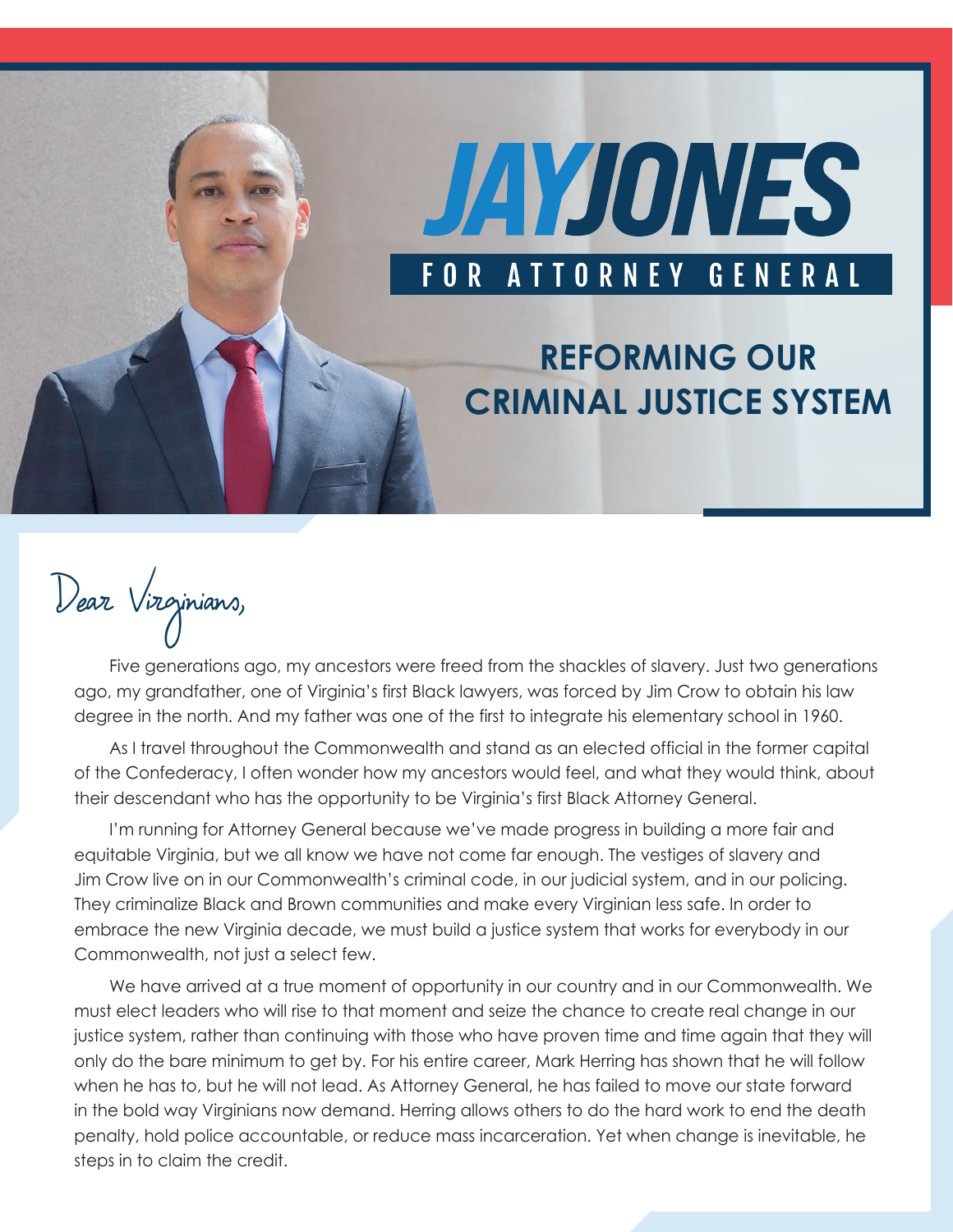

We need leaders who will be proactive, not reactive, and who won't wait to see which way the political wind blows before they take a stand. As Attorney General, I will be that leader.

I'm proud of my work with Governor Northam to make Virginia the first state in the South to abolish the death penaltyi , a racially-based and ineffective descendant of the horrific practice of lynching. We also passed historic justice reforms that ended no knock warrantsii, reduced police militarizationiii, increased police training and accountability<sup>iv</sup>, and reformed criminal sentencing<sup>v</sup>. But we have so much more work to do.



*Jay Jones pictured with Governor Northam and other Virginia leaders as the abolishment of the death penalty is signed into law.*

Virginia's next Attorney General must be willing

from day one to lead on these critical issues as we continue fighting to bring justice to a system that denies it far too often. My plan for reforming our criminal justice system is my commitment to do just that.

Together we will tackle inequities in our judicial system by reforming sentencing and the appeals process, create accountability in policing to build trust between law enforcement and the communities they serve, and work to root out racial discrimination in our criminal code. The policies outlined below are not a panacea, and they will not erase hundreds of years of inequality, but I believe they are a critical next step in ensuring safety and justice for every Virginian.

Virginia is at a turning point. We can be a Commonwealth that works for all of its citizens, or we can continue the old way of doing things. We must seize this moment to create real reform and become a national model for how committed leaders can affect true change. Above all, this plan will serve as the beginning, not the end, of our efforts to best do that.

Sincerely,

Jay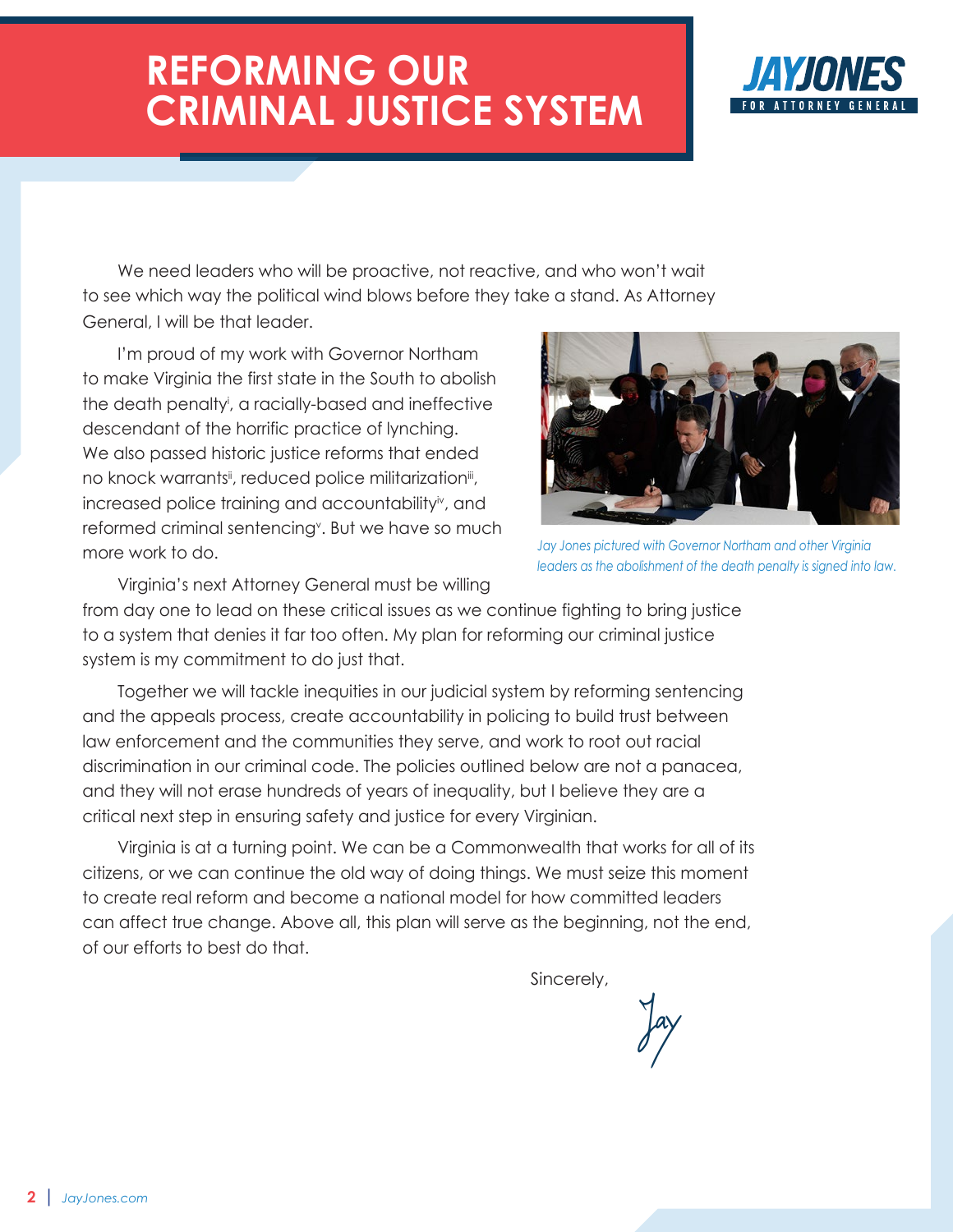

### **4 .... 1. End inequities and injustices in the judicial system**

- 4 A. Restore judicial discretion and reduce inequities in the criminal justice system by working to end mandatory minimum sentencing for drug and non-violent offenses.
- 5 B. Expand and strengthen the Conviction Integrity Unit and ensure it has the resources it needs to right past wrongs.
- 5 C. Push legislation to require the Virginia Sentencing Commission and magistrate judges to maintain data tracking sentencing outcomes, bail decisions, and results of pretrial hearings by race to better identify and address disparities within our criminal justice system.

### **6 .... 2. Improve policing and end brutality and abuse**

- 6 A. Automatically investigate police shootings, and more proactively investigate police departments exhibiting a pattern and practice of racial bias.
- 6 B. Work with the legislature and use the bully pulpit of the AG's office to end qualified immunity that shields law enforcement from the civil consequences of illegal actions.
- 7 C. Spearhead effective data collection on police shootings and complaints against police by creating a centralized database that can be used to better address problematic practices.
- 7 D. Create a law enforcement resource unit that can assist local police departments lacking in resources with training and workforce development.

### **8 .... 3. Make building a fairer and more equitable Virginia a priority for the Attorney General's Office**

- 8 A. Create a true Civil Rights Division that will be a priority, not an afterthought for the Attorney General's Office.
- 9 B. Create an expanded network of satellite offices in communities throughout the state to ensure local communities are represented and their concerns are heard and can be acted upon by the Attorney General's Office.
- 9 C. Conduct a full review of Virginia's legal code to identify lingering elements of Jim Crow and work to overturn racist and discriminatory codes.
- 9 D. Expand the breadth of experience within the AG's office by hiring more AAGs with a public defender background.

### **10 .... Citations**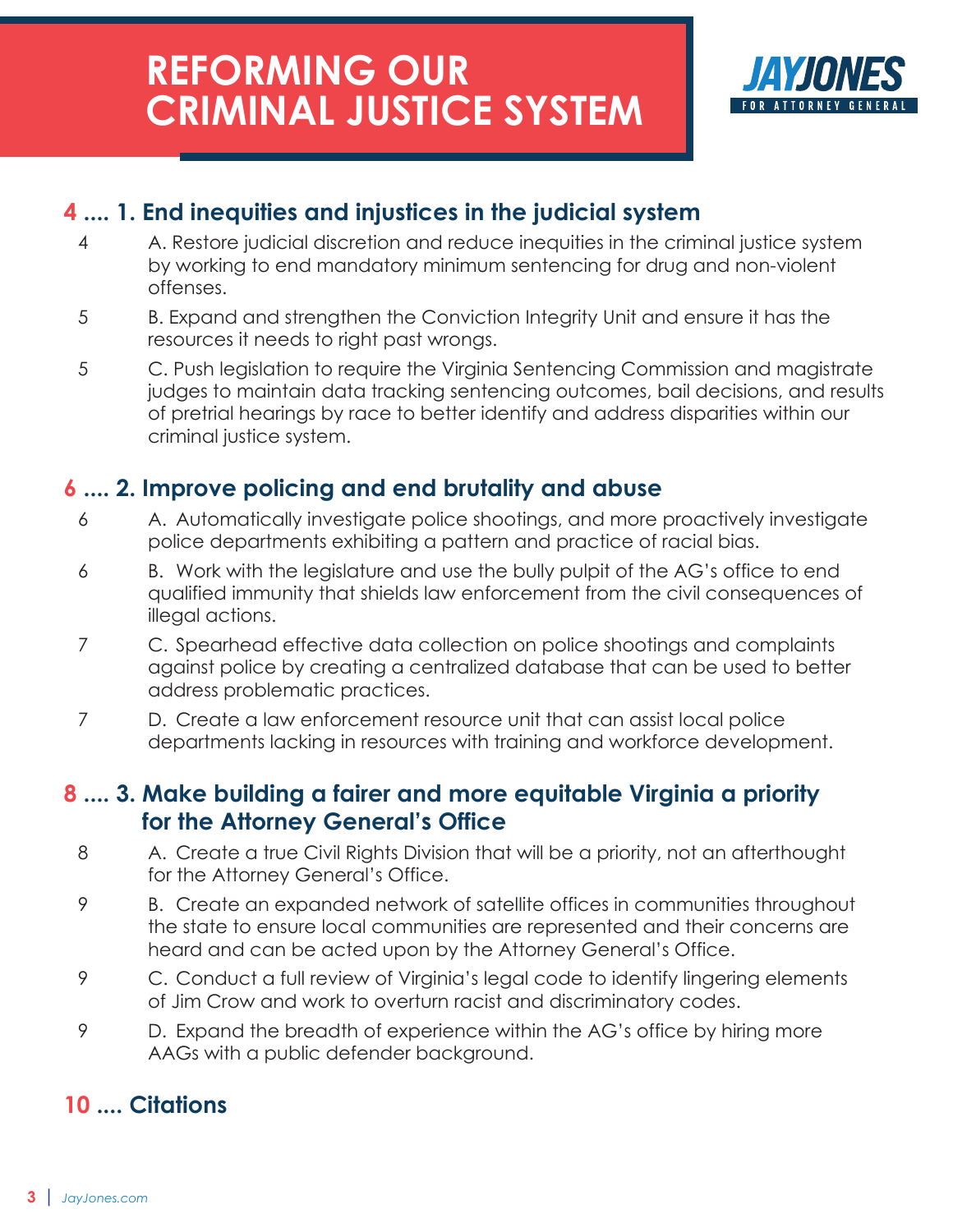

### **1. END INEQUITIES AND INJUSTICES IN THE JUDICIAL SYSTEM**

**Too often, the focus of Virginia's judicial system is retribution and punishment rather than truly making us safer by addressing the root causes of crime and reducing recidivism. I believe that's the wrong approach. By taking the following steps, our Commonwealth can reduce inequities and injustices in our system and improve public safety by giving judges greater discretion in sentencing and ensuring they have the information they need to make smart decisions.**

#### **A. Restore judicial discretion and reduce inequities in the criminal justice system by working to end mandatory minimum sentencing for drug and non-violent offenses.**

Even in the year 2021, we continue to lock up too many Virginians. Our criminal justice system is driven by an outdated "one-size-fits-all" punitive sentencing model that too often fails to consider the best ways to actually reduce crime, in favor of prescribing harsh sentences regardless of whether such measures actually make us safer.

Sadly, over the last eight years Mark Herring has failed to meaningfully address the issue of mass incarceration, leaving Virginia with the 16th highest incarceration rate in the country.<sup>vi</sup> While nearby states such as Maryland, North Carolina, and Pennsylvania have drastically reduced<sup>vii</sup> their incarceration rates since 2014, Virginia trails behind these reductions—and locks up a higher proportion of its citizens than each of them.

It comes as no surprise that Black Virginians disproportionately bear the burdens of this failure. Even after decriminalization, Black Virginians have continued to be nearly four times as likely to face charges over infractions such as marijuana possession despite similar use rates.<sup>vii</sup> Disparate arrest patterns hold true for other drug and non-violent offenses as well.

Because of these disparities in policing and mandatory minimum sentences, Black and Brown Virginians are often caught in a cycle of ever-escalating penalties for minor drug charges. To stop this cycle, we must bring an end to mandatory minimum sentences for drug and nonviolent offenses<sup>ix</sup> and restore judicial discretion in sentencing. I proudly supported legislation this year to reform minimum sentences for drug and non-violent offenders and as Attorney General I will continue that work to bring fair sentencing to our criminal justice system.

Not only is our current path discriminatory and ineffective, there are monetary costs as well: our Commonwealth spends over \$20,000 a year for each person we incarcerate.<sup>x</sup> If we are going to build a Virginia that works for everybody, we must leave behind these failed strategies of the past and truly invest in our citizens. By reducing mass incarceration, we can free up taxpayer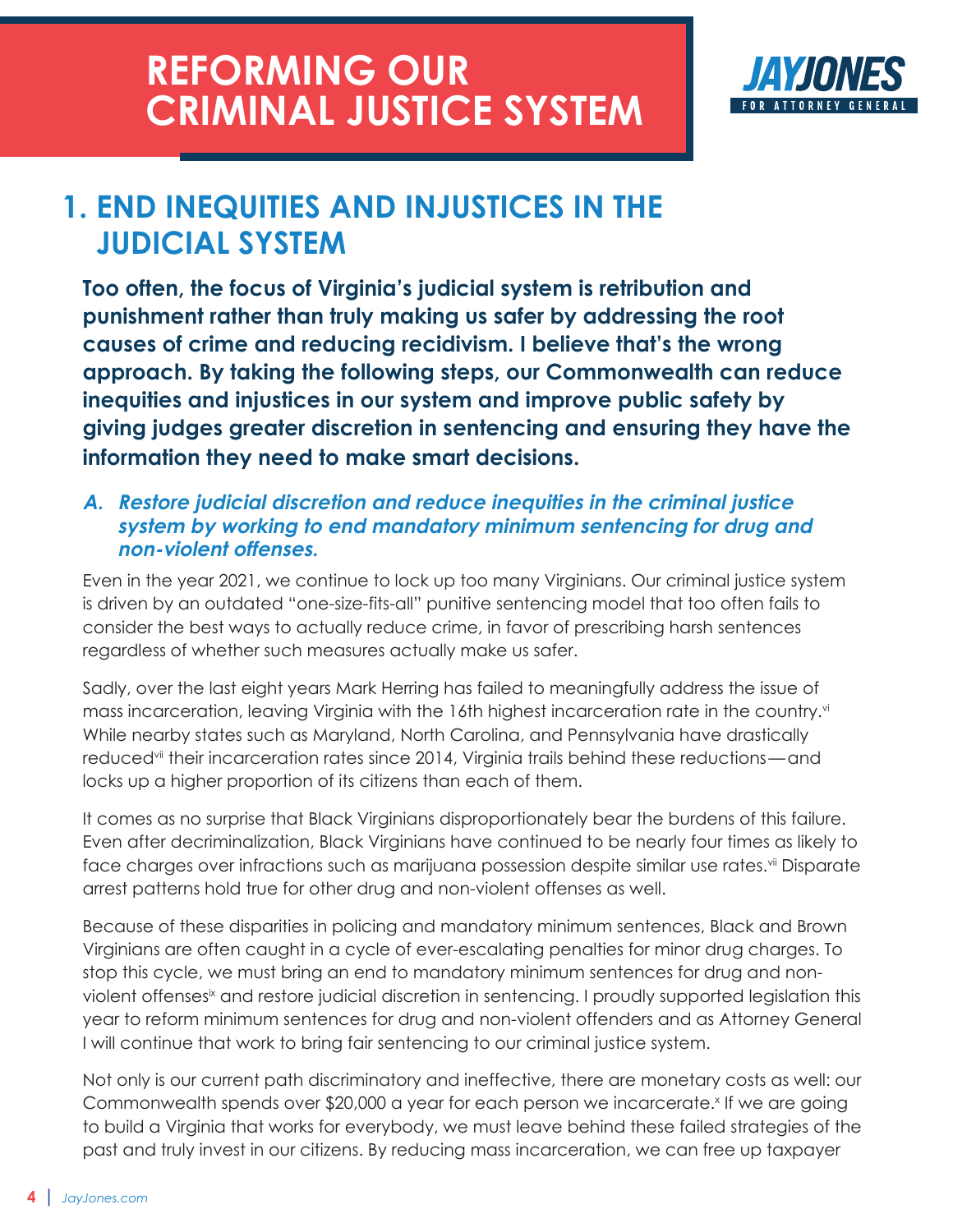

dollars that can instead go toward priorities such as education, social services, or economic development to empower working families. By shifting our approach to keeping Virginians safe, we can reorient how we think about the carceral state and move upstream to deal with the root causes of crime, rather than relying on punitive measures after the damage has been done.

#### **B. Expand and strengthen the Conviction Integrity Unit and ensure it has the resources it needs to right past wrongs.**

The Attorney General's newly created Conviction Integrity Unit is long overdue. Studies have estimated a wrongful conviction rate<sup>xi</sup> of roughly 6% in a general state prison population. Black Americans have also been shown to be disproportionately affected by wrongful convictions, with one study showing 47% of all exonerations<sup>xil</sup> have been earned by Black men and women.

This is unacceptable and must change immediately—there are few things worse than stealing an innocent person's freedom. As Attorney General, I will expand and strengthen the Conviction Integrity Unity to aggressively pursue wrongful convictions and guarantee true justice in our judicial system. By working quickly to right these wrongs, we can take a critical step towards building trust in our justice system and tearing down the racial inequities that have plagued it for generations.

#### **C. Push legislation to require the Virginia Sentencing Commission and magistrate judges to maintain data tracking sentencing outcomes, bail decisions, and results of pretrial hearings by race to better identify and address disparities within our criminal justice system.**

To make smart decisions in our fight to build a more equitable criminal justice system, we must begin tracking sentencing outcomes, bail decisions, and pretrial hearings by race. Without this critical data, judges, policymakers, and other members of our justice system are left in the dark regarding the ways in which their decisions reinforce existing injustices. I will work with the state legislature to require the Virginia Sentencing Commission and magistrate judges to maintain data tracking these decisions so that moving forward, we can identify inequities and take further and more effective action on sentencing and bail reform.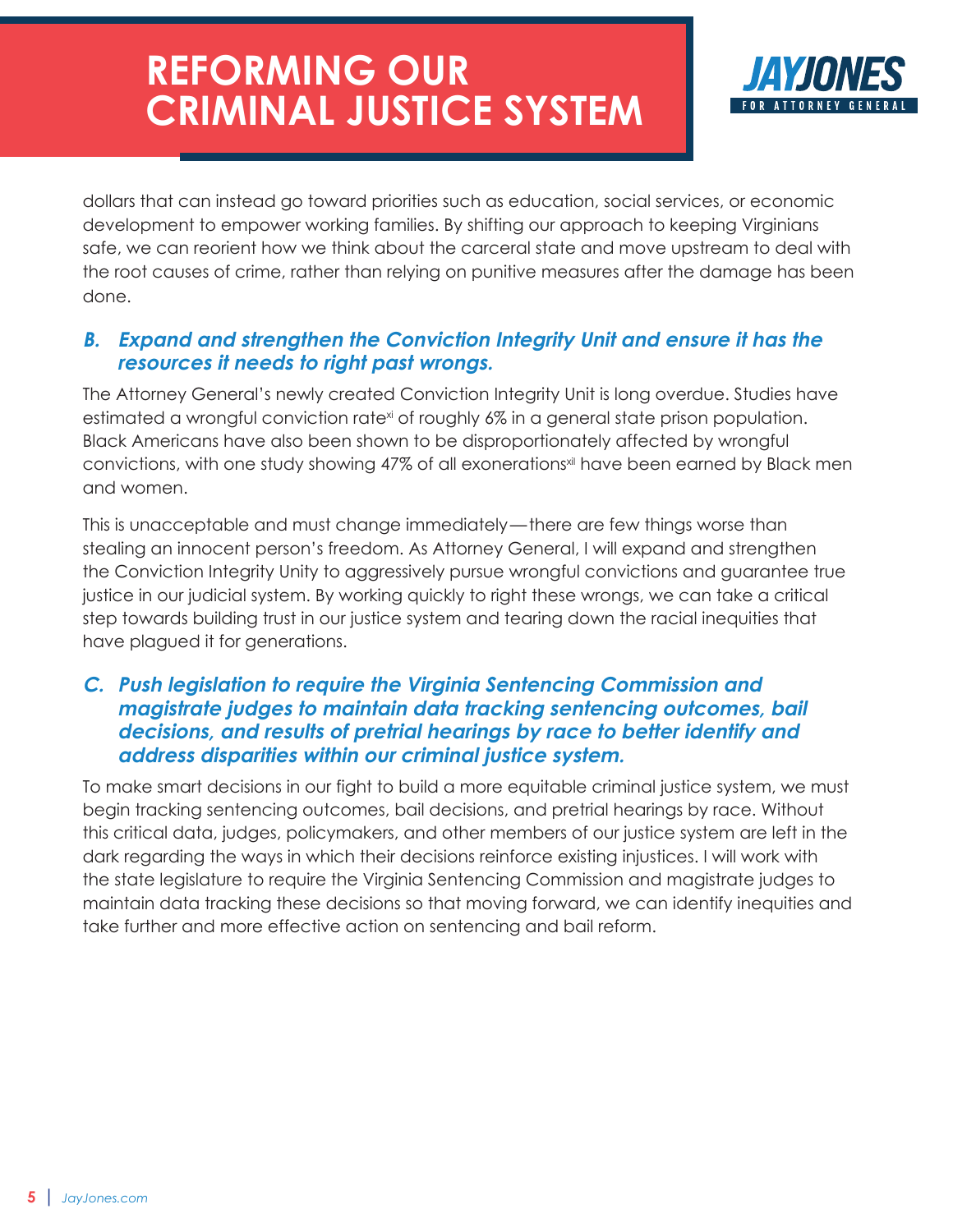

### **2. IMPROVE POLICING AND END BRUTALITY AND ABUSE**

**From Donovon Lynch in Virginia Beach, to Caron Nazario in Windsor, to Isaiah Brown in Spotsylvania, communities across Virginia have been devastated by too many instances of police brutality and abuse. Sadly, these high-profile incidents only highlight truths that people of color have known for far too long: that an encounter with law enforcement can quickly turn violent, especially**  for Black Americans who are shot at more than twice the rate of whites.<sup>xiii</sup> To **bring an end to police brutality, build real trust between law enforcement and our communities, and improve public safety, we must improve the quality of policing in Virginia, empower the many good officers we have instead of protecting those who commit wrongdoing, and ensure true accountability in policing.** 

#### **A. Automatically investigate police shootings, and more proactively investigate police departments exhibiting a pattern and practice of racial bias.**

Tragically, Virginians have seen the same devastating cycle repeat itself over and over again: a police shooting, thoughts and prayers, performative calls for reform, then inaction. Our next Attorney General must take a more aggressive stand when dealing with instances of police brutality and racial bias and must be a true leader who is committed to pushing for reform.

In too many instances, allegations of police brutality or abuse have not been adequately investigated by an independent party. I will lead an empowered Civil Rights Office that will investigate police shootings as a matter of procedure so that we can guarantee urgency and transparency in the investigatory process. This independence will be critical in building confidence in our justice system and creating trust between communities and police.

The office will also work to expand pattern and practice investigations to root out bias in our police departments before they happen, not after instances of brutality make primetime news on CNN. These types of investigations are considered "one of the best ways to rein in and reform dysfunctional departments"xiv and have worked to reform departments and reduce brutalityxv in cities such as Los Angeles, Pittsburgh, and Detroit. The expansion of these investigations will be one of the most important jobs for the next Attorney General.

#### **B. Work with the legislature and use the bully pulpit of the AG's office to end qualified immunity that shields law enforcement from the civil consequences of illegal actions.**

We must make clear that in Virginia, nobody is above the law, especially those who enforce it. That's why we must take steps to end qualified immunity, the legal shield that often prevents police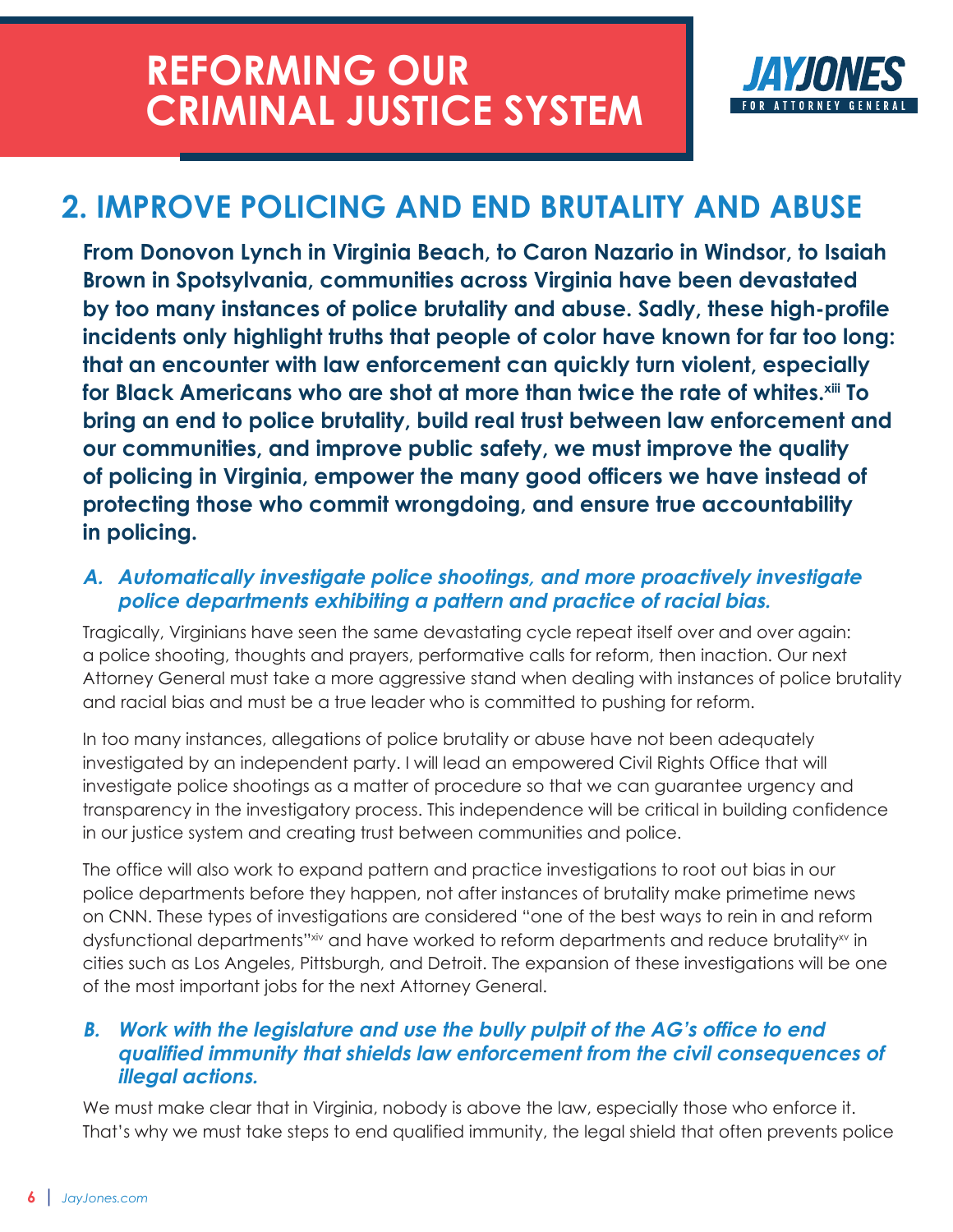

from being held accountable for their actions on the job. Mark Herring has refused to lead on this, but I will never back down.

As a member of the House of Delegates, I have been a proud leader in this fight, including as a chief co-patron of legislation ending qualified immunityxvi because too often, justice through the court system is denied to Virginians who have suffered at the hands of law enforcement. It's time to tear down this dark relic of the past and instead build true trust between law enforcement and the communities they serve by holding responsible officers who abuse their position. We need to act, and act now. As Attorney General, I will use the bully pulpit of the AG's office and my legislative experience to work to bring an end to this damaging practice.

#### **C. Spearhead effective data collection on police shootings and complaints against police by creating a centralized database that can be used to better address problematic practices.**

It is an outrage that in the year 2021 there is no centralized database or data collection system for police shootings or complaints. This lack of data impedes pattern and practice investigations and harms efforts to create a more equitable policing system. I will work with local law enforcement departments and the state legislature to improve data collection and record keeping to address racial bias and other problematic practices in local departments, while maintaining a database of such violations that can be accessed by Virginians in communities throughout the state.

#### **D. Create a law enforcement resource unit that can assist local police departments lacking in resources with training and workforce development.**

Too often, local police departments lack the resources necessary to develop and implement proper training, accreditation, and vetting. They can also struggle with developing and implementing first responder programs to respond to situations that may be escalated by the presence of armed law enforcement. There are several different ways in which an Attorney General can step in and provide the resources and expertise needed to professionalize policing and improve conduct.

As Attorney General, I would create use of force, de-escalation, and implicit bias training curriculums that have been proven to reduce<sup>xvii</sup> use of force and discretionary arrests. Improved training can be amplified by assisting departments with accreditation and vetting of new officers according to the standards set out in the Virginia Law Enforcement Professional Standards Commission<sup>xviii</sup>.

Additionally, law enforcement officers are too often given the difficult task of managing mental health crises and other situations where the presence of an armed officer might escalate tensions. I will work hand in hand with local departments to help them implement a first responder model which dispatches trained responders to situations that require social workers, mental health professionals, or counselors. This approach has been shown to reduce use of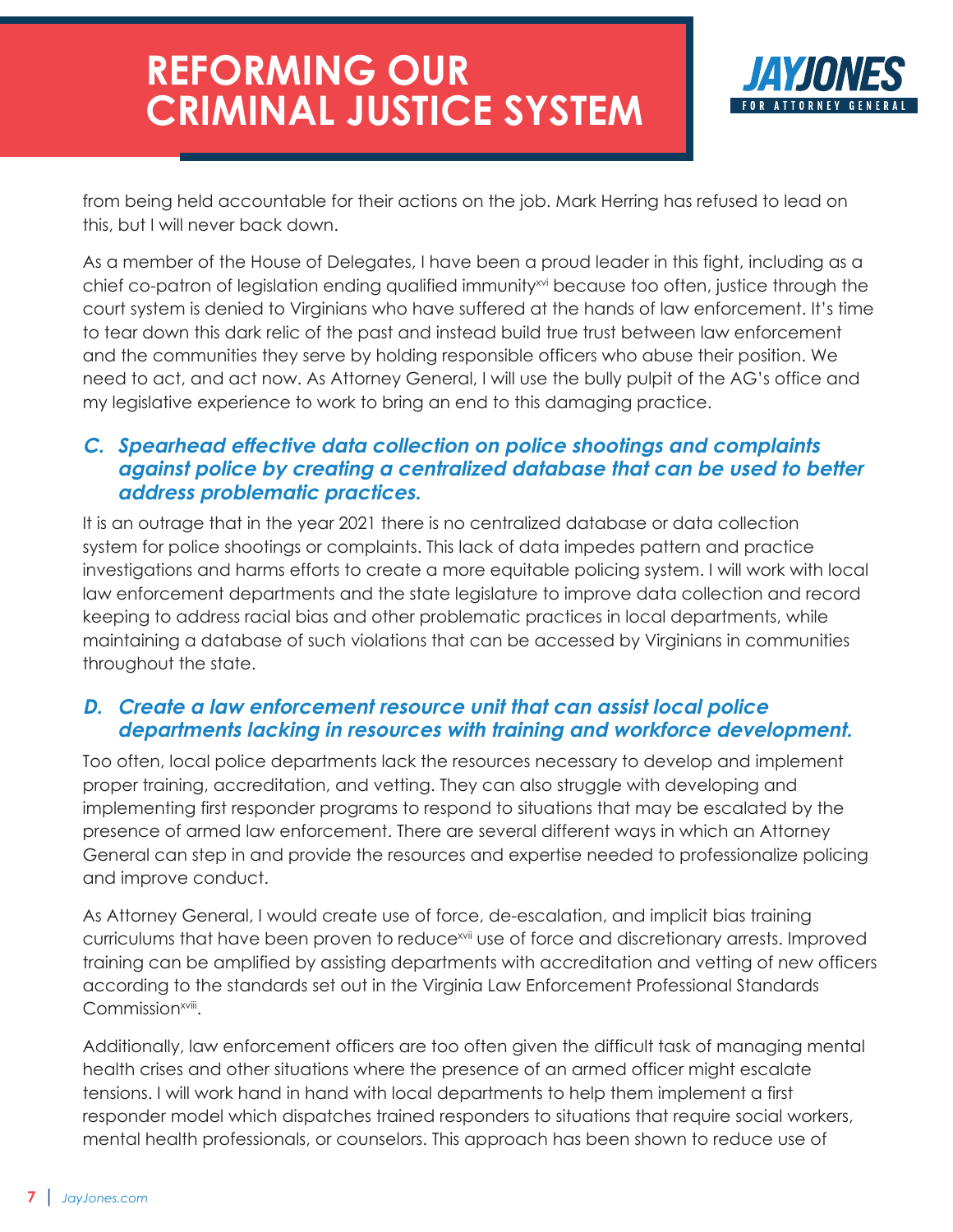

forcexix in these situations by almost 40 percent and will allow officers to focus on policing, instead of being forced to manage every emergency situation.

Ultimately, the goal of law enforcement is to ensure safety for every community. By taking these steps, we can improve public safety and empower the vast majority of officers who protect and serve Virginians every single day, while fostering stronger and more effective policing.

### **3. MAKE BUILDING A FAIRER AND MORE EQUITABLE VIRGINIA A PRIORITY FOR THE ATTORNEY GENERAL'S OFFICE**

**For much of Virginia's history, the Attorney General's Office has been a vehicle for suppression and injustice. I believe that by bringing a new perspective and fresh ideas to the office, we can flip that history. I will be an Attorney General that fights for the rights of every Virginian, not just a select few, and will work to build an equitable Office that prioritizes fighting for communities that have too often been ignored.**

#### **A. Create a true Civil Rights Division that will be a priority, not an afterthought for the Attorney General's Office.**

Across the country, civil rights are under attack. Whether it's the troubling rise in hate crimes, efforts to suppress the vote, or workplace discrimination, these violations of our basic rights have no place in our Commonwealth. Virginians deserve a Civil Rights Office that is empowered to take aggressive action on behalf of their basic rights. I have called for an office with investigatory and enforcement powers,<sup>xx</sup> and will continue to advocate for a stepped up office as Attorney General.

The expanded Civil Rights Division will include a Voter Protection and Election Integrity Unit to aggressively protect this sacred right for every Virginian. The unit will work closely with the Virginia Department of Elections to investigate complaints of improper administration and work to protect every voter's access to the ballot. It will also operate a hotline and accept written complaints to work in real time to address complaints of voter harassment and intimidation.

Virginia's next Attorney General must make clear that hate has no home in this Commonwealth and an emboldened Civil Rights Office can do just that. As Attorney General, I won't wait until election season to take action on this issue because I know we can't play political games with civil rights. I will move aggressively, not wait seven years while the political pressure builds. I will be proactive, not prioritize an animal law unit while Virginians are under threat.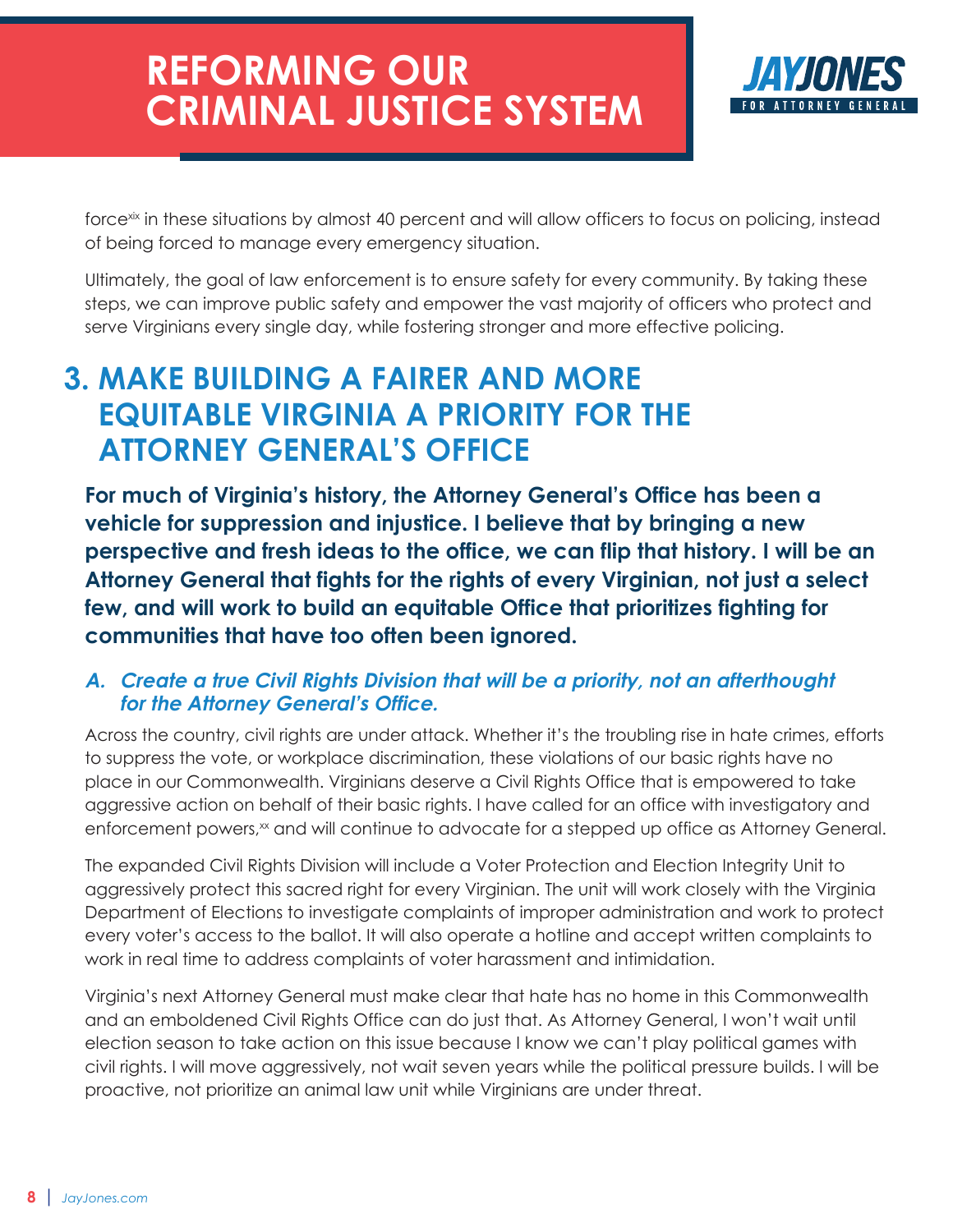

#### **B. Create an expanded network of satellite offices in communities throughout the state to ensure local communities are represented and their concerns are heard and can be acted upon by the Attorney General's Office.**

As the people's lawyer, the Attorney General needs to be accessible to all Virginians, regardless of background or geographic location. An effective Attorney General cannot solely pontificate from Richmond. I will expand on the existing network of regional offices in Fairfax, Roanoke, and Abingdon to include Hampton Roads, Southside, and the Shenandoah Valley.

These offices will play a critical role expanding the accessibility and awareness of the Attorney General while meeting communities where they are to better solve the problems of everyday Virginians. With these offices, the Attorney General's office can work proactively with leadership in communities to root out discrimination and bias, fight gun violence, and stand for civil rights before situations escalate and the damage is done. And it will ensure all Virginians, no matter who they are or where they live, have access to the people's lawyer.

#### **C. Conduct a full review of Virginia's legal code to identify lingering elements of Jim Crow and work to overturn racist and discriminatory codes.**

We know that throughout our legal code<sup>xxi</sup> the vestiges of slavery and Jim Crow linger, helping perpetuate the discriminatory system we have today. While we have taken steps toward erasing those vestiges, including the elimination of the death penalty, there is more work to do. As Attorney General, I will conduct a thorough review of the Virginia legal code, and work with the state legislature to root out racist and discriminatory laws. Only by bringing an end to the codification of this language can we truly begin to build a justice system that works for every Virginian.

#### **D. Expand the breadth of experience within the AG's office by hiring more AAGs with a public defender background.**

The Attorney General's office is tasked with serving as the people's lawyer, meaning that in order to be effective, it must be informed by a full understanding of our criminal justice system from all sides. Yet too often, such offices are populated heavily by prosecutors, and lack the unique viewpoints and experiences of public defenders who see a very different side of our courts. This can lead to state policies and actions that are overly focused on punitive measures, rather than taking stock of all sides of an issue and arriving at a strategy that best tackles its root causes.

Public defenders are often overlooked and poorly compensated.<sup>xxii</sup> Despite their critical role in our criminal justice system, their perspective and values are too often pushed to the side in favor of higher profile prosecutors and corporate attorneys. I will be an Attorney General that seeks to expand the breadth of experience and perspective available in the office to better represent the entirety of our criminal justice system. To do so, we must hire more attorneys in the AG's office with public defender backgrounds.